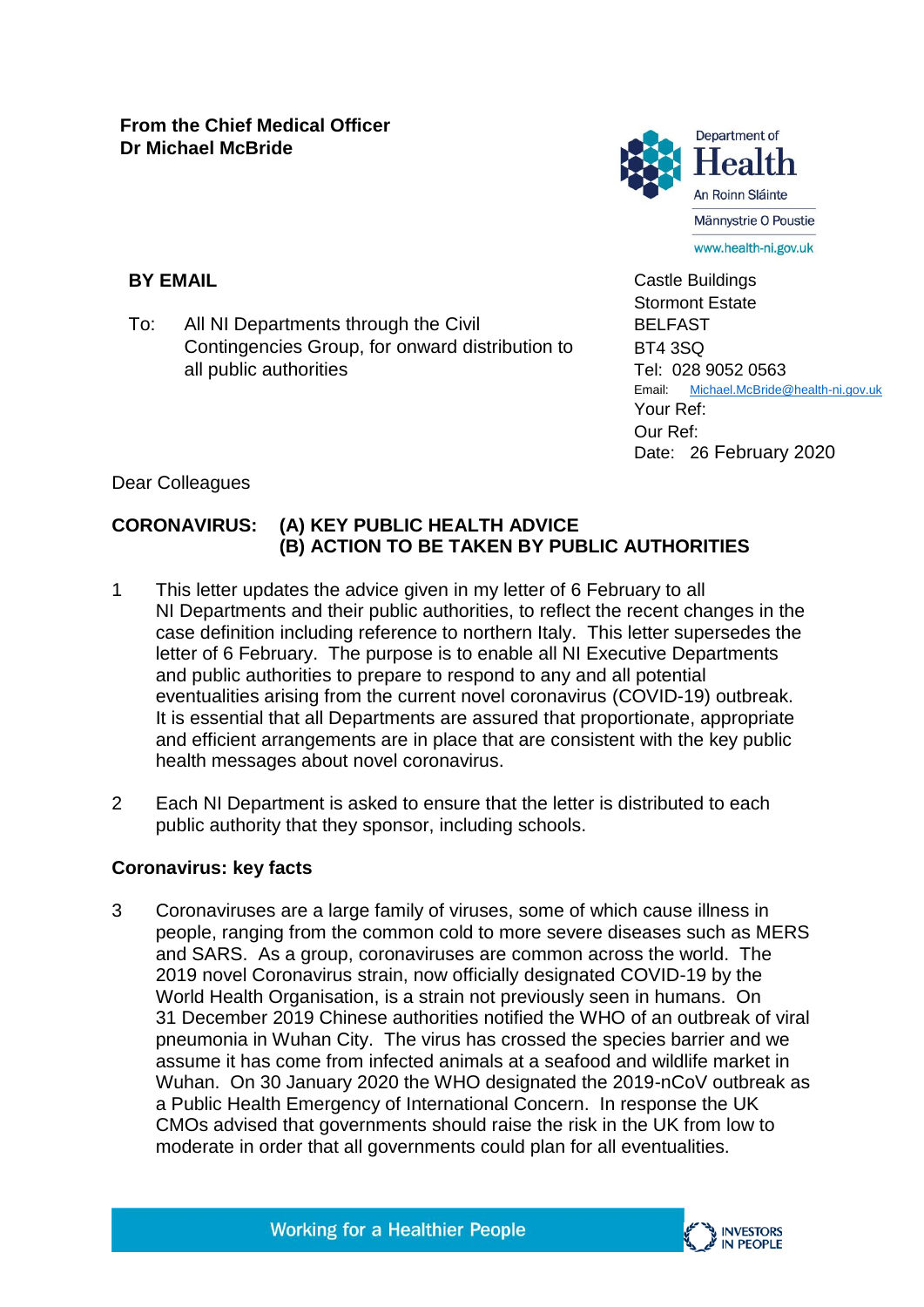- 4 Typical symptoms of coronavirus include fever and a cough that may progress to a severe pneumonia causing shortness of breath and breathing difficulties. Generally, coronavirus can cause more severe symptoms in people with weakened immune systems, older people, and those with long-term conditions like diabetes, cancer and chronic lung disease.
- 5 The majority of the cases to date have been in Wuhan and mainland China. Before the outbreak there were three direct flights from Wuhan to London Heathrow per week. These have now been suspended by the Chinese authorities. Direct flights from other parts of China land at Heathrow, Gatwick and Manchester. British Airways and Virgin Atlantic have suspended all direct flights to and from mainland China. There are no direct flights between China and Northern Ireland or the Republic of Ireland. As this is an evolving situation travel from other countries may also become relevant.

### **Coronavirus: public health advice for returning travellers**

6 The following advice has been prepared for the benefit of any individual who may be concerned about the risk of contracting coronavirus. It is based on the advice of the UK Scientific Advisory Group for Emergencies and has been adopted by the UK Chief Medical Officers. This is highly precautionary advice intended to limit the potential spread of infection. This is a fast-changing situation and the list of affected areas will be kept under review. Updated advice will be issued as necessary.

### **Key public health advice for returning travellers: position at 26 February 2020**

- 1. Anyone who has travelled to the UK from mainland China, Thailand, Japan, Republic of Korea, Hong Kong, Taiwan, Singapore, Malaysia or Macau in the last 14 days, and who is experiencing cough or fever or shortness of breath should stay indoors and self-isolate and contact their GP who will arrange testing or if a medical emergency, call 999 and inform call handler about their recent travel, even if symptoms are mild.
- 2. Across the UK, public health professionals are carrying out enhanced monitoring of direct flights from these areas. Passengers will be told how to report any symptoms they develop during the flight, at the time of arrival, or after leaving the airport.
- 3. These areas have been identified because of the volume of air travel from affected areas, understanding of other travel routes and the number of reported cases. This list will be kept under review.



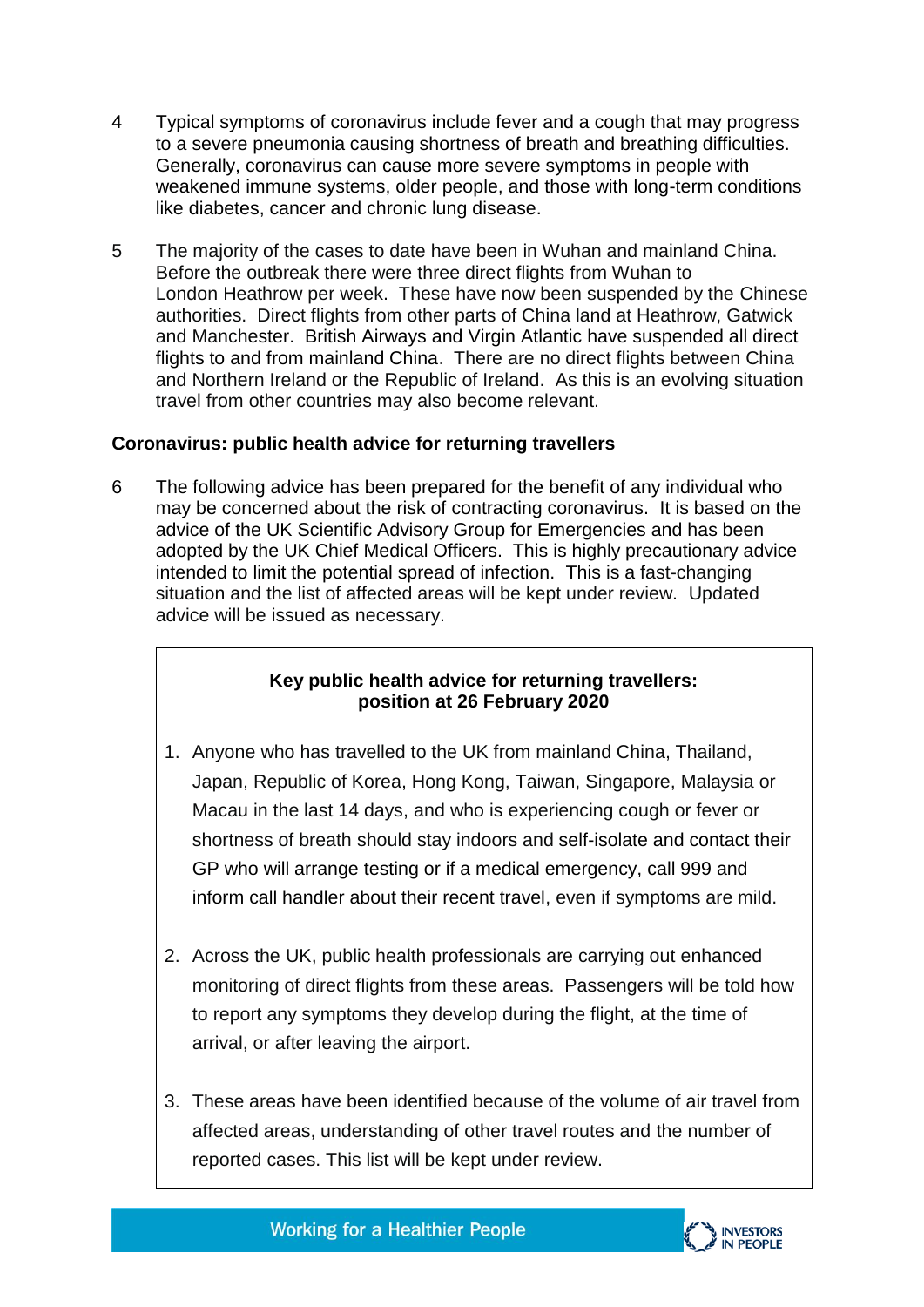- 4. If any individual has returned from the following specific areas **since February 19**, they are being advised to call the dedicated Covid-19 helpline on 0300 200 7885 and stay indoors and avoid contact with other people even if they do not have symptoms:
	- $\bullet$  Iran
	- Specific lockdown areas in Northern Italy as designated by the Government of Italy
	- Special care zones in South Korea as designated by the Government of the Republic of South Korea
	- Hubei province (returned in the past 14 days)
- **5.** If any individual has returned from the areas listed below **since February 19th** and develops symptoms, however mild, they should stay indoors at home and avoid contact with other people immediately and self-isolate and contact their GP who will arrange testing or if a medical emergency, call 999 and inform call handler about their recent travel. **They do not need to follow this advice if they have no symptoms.**
	- Northern Italy (defined by a line above, and not including, Pisa, Florence and Rimini),
	- Vietnam
	- Cambodia
	- Laos
	- Myanmar
- 7 Up-to-date information and advice can be found at

<https://www.publichealth.hscni.net/publications/advice-2019-ncov-novel-coronavirus> and [https://www.gov.uk/guidance/wuhan-novel-coronavirus-information-for-the-public.](https://www.gov.uk/guidance/wuhan-novel-coronavirus-information-for-the-public)

## **Coronavirus: actions to be taken by public authorities**

8 The Department of Health (NI) and other NI Departments have received queries from a range of public authorities and other sources about what action they should take in response to the 2019-nCoV outbreak. The Department of Health is closely monitoring the outbreak as it develops.